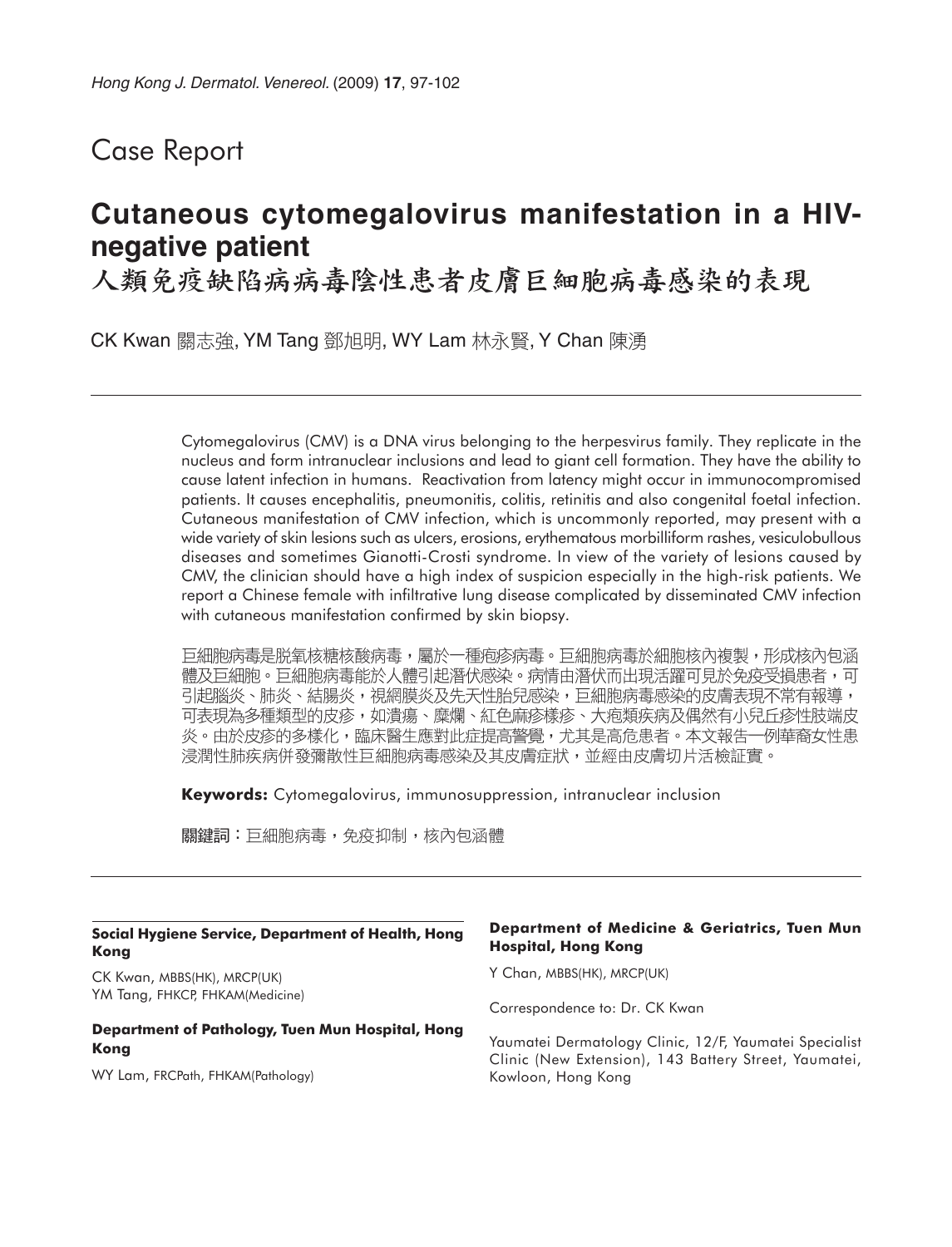## **Introduction**

Cytomegalovirus (CMV) belongs to the herpesvirus family. All herpesviruses have similar structures and constitute an extensive family of DNA viruses. They replicate in the nucleus and form intranuclear inclusions and lead to giant cell formation. They have the ability to cause latent infection in normal human hosts who are often asymptomatic. However, when the patients acquire an immunosuppressive state such as that in acquired immunodeficiency syndrome (AIDS) or in the recipients of bone-marrow or solid organ transplants who are taking immunosuppressive agents, the cell-mediated immunity is decreased and the virus might reactivate to cause CMV diseases. The patients may present with fever, general malaise and occasionally lymphocytosis with atypical lymphocytes. CMV also causes widespread systemic infection particularly in immunocompromised patients with attendant high mortality. It can cause encephalitis, pneumonitis, colitis, retinitis and even congenital foetal infection through trans-placental transmission. However, cutaneous manifestation of CMV infection is only uncommonly reported. It may present with ulcers, erosions, erythematous morbilliform rashes and even vesiculobullous diseases. We are reporting a Chinese female with infiltrated lung disease, who was given prednisolone and azathioprine, developing disseminated CMV infection with cutaneous manifestation.

#### **Case report**

A 58-year-old Chinese female with a history of diabetes mellitus, hypertension and left lower limb deep vein thrombosis on warfarin was followed up regularly by internists. She also had a right adnexal mass for which work-up was done by the gynaecologist. After undergoing an open lung biopsy for infiltrated lung disease in April 2007, she was provisionally diagnosed to have sarcoidosis. She was then put on prednisolone and, subsequently, azathioprine was added. After

she was admitted to gynaecology ward because of the right adnexal mass and elevated CA 125 level in late September 2007, she developed fever, general malaise and shortness of breath. Physical examination revealed crepitations on auscultation. No lymphadenopathy was identified. Chest X-ray showed increased lung infiltration. As erythematous plaques with erosions were found on the face (Figure 1), upper chest wall and left breast and areolar region (Figure 2),



**Figure 1.** Erythematous erosive plaque on the left cheek.



**Figure 2.** Erythematous erosive plaque on the left breast involving the nipple and aerolar region.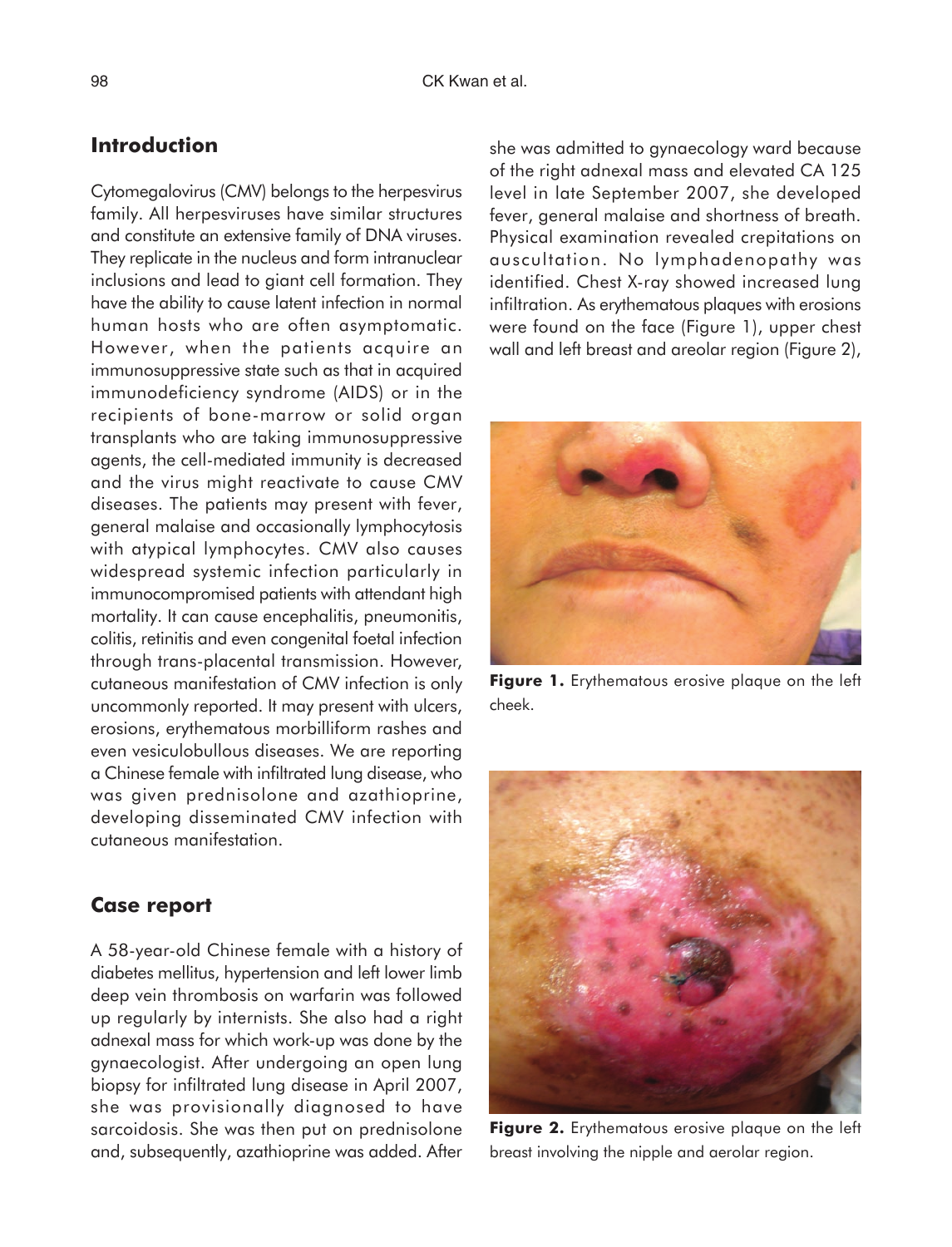she was transferred to the medical unit for further management.

Viral culture on the erosions of the face was positive for herpes simplex virus type 1. Skin biopsy on the left breast erythematous erosive plaque was performed. The biopsy showed extensive erosion and the epidermis was covered by crust while the underlying epidermis had intercellular oedema. There was basal keratinocytic atypia consistent with reactive atypia. There was no pagetoid cell infiltration. The deeper section showed cytomegalic inclusions in scattered fibroblastic cells and endothelial cells (Figure 3). Immunohistochemical staining confirmed the presence of cytomegalovirus. Hence, the skin biopsy confirmed the presence of cutaneous CMV infection. Other investigations in this patient suggested that the CMV infection was disseminated. Features suggestive of CMV retinitis were found by the ophthalmologist. Transbronchial biopsy via flexible bronchoscopy showed lung tissue with mild mixed inflammatory cell infiltration. Ziehl-Neelsen stain for acid-fast bacilli was negative but Grocott stain showed some cup-and-saucer shaped fungal organisms in the exudates which were compatible with pneumocystitis carinii



**Figure 3.** Skin biopsy revealing intranuclear inclusion. (H&E, Original magnification x 400)

(PCP) species morphologically. Although granuloma and viral inclusion were not obvious, immunohistochemical study for cytomegalovirus showed positivity. Thus, she was suffering from PCP and CMV pneumonitis. Furthermore, CMV colitis was confirmed by colonoscopy. Multiple ulcers were found over caecum, ascending colon, sigmoid colon and rectum. Histology showed chronic inflammatory infiltrate. Granuloma formation was identified on the colonic mucosa. Ziehl-Neelsen stain was negative for acid-fast bacilli and there was no evidence of dysplasia or malignancy. Immunohistochemical stain was also positive for cytomegalovirus. The CMV pp65 antigenaemia was positive  $(42 / 2 \times 10^5 \text{ WBC})$  which indicated that she was having active CMV infection. Human immunodeficiency virus (HIV) 1 and 2 antibodies were negative. Hence, this lady with an immunocompromised state due to systemic steroid and immunosuppressive agents given for her infiltrative lung disease suffered from disseminated CMV infection resulting in retinitis, pneumonitis, colitis and multiple cutaneous ulcerated plaques. The patient was then given ganciclovir 5 mg/kg intravenously every 12 hours for a total duration of three weeks. Subsequently, the CMV pp65 antigenaemia turned negative.

### **Discussion**

CMV belongs to the family of herpesvirus which infects most of the population. After the initial infection, it enters into a latent phase and becomes asymptomatic in most people with normal immunological status. CMV can however cause diseases involving multiple organ systems in those immunocompromised hosts. Encephalitis, pneumonitis, colitis and retinitis are the more well known CMV diseases that are potentially fatal. CMV infection has become one of the more serious diseases in the heavily immunosuppressed patients such as those with HIV/AIDS and very low CD4 count and organ-transplant recipients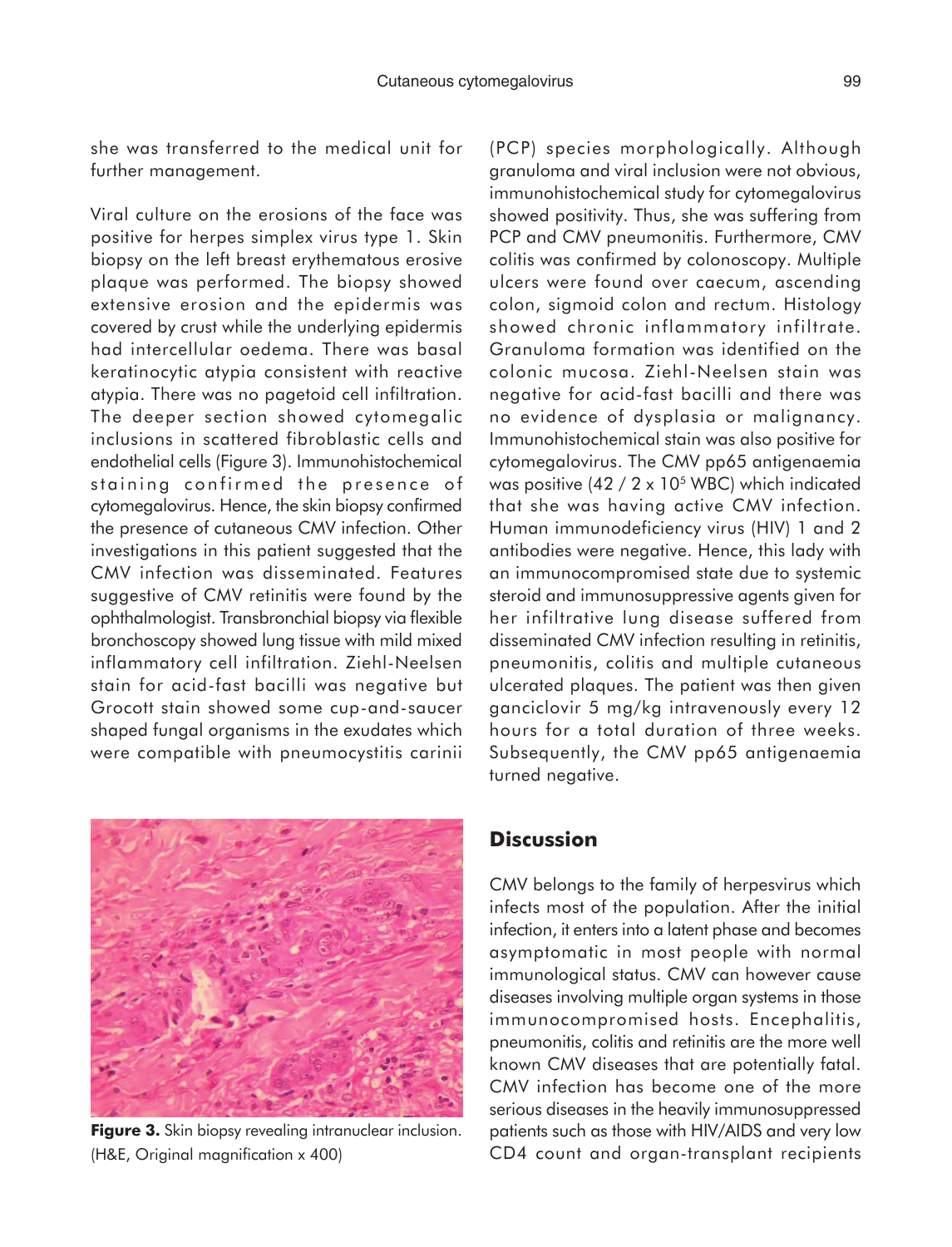receiving high dose of immunosuppressants. It has been estimated that in renal transplant recipients, 20% of graft failures, 30% of febrile episodes and 25% of deaths are caused by CMV.<sup>1</sup> However, cutaneous manifestation of CMV disease is rarely reported even in the high-risk group. It is because CMV disease of the integument is not clinically distinctive enough to alert the attending clinician for the condition. The presentation includes erosions, ulcers, macules, papules and even morbilliform eruptions.2

Erosion and ulcer seem to be more commonly reported in the literature. Horn and Hood<sup>3</sup> reported five immunosuppressed patients with CMV skin infection presented with perineal ulcers which were all confirmed by skin biopsies. Two of them had AIDS, two were the recipients of renal transplants and one had rheumatoid arthritis who was put on systemic steroid. Three of them also had concomitant herpes simplex virus (HSV) infection confirmed by positive herpes culture. Similarly, our patient had a positive HSV culture from the facial erosion and confirmed CMV infection from the skin biopsy. The authors postulated that CMV did not cause the ulcer. HSV might be the initiating agent producing the ulcer and then CMV might reside in the granulation tissue in the ulcer base. Hancox et al<sup>4</sup> reported a case of CMV with perineal papules, erosions and ulcers in a preterm baby who was presumably immunocompetent. The mode of transmission was unclear and there was no extra-perineal CMV involvement. The lesions resolved without any CMV-specific therapy and there were no obvious physical sequelae. Moreover, large painful ulceration may also be one of the features of CMV cutaneous manifestations. A middle aged woman with systemic lupus erythematosus (SLE) on prednisolone developed multiple tender ulcerations, largest being 8 x 15 cm, with marked undermining of the ulcer borders, thick black central eschars and a purulent exduate. Subsequent skin biopsy showed cytoplasmic inclusions and the immunoperoxidase staining was positive for CMV.<sup>5</sup> Another author also

reported a liver transplant patient who had cutaneous CMV disease presented with multiple necrotic ulcers over the chest, upper arms and thighs.<sup>6</sup>

CMV cutaneous infection may also present as macular and papular eruptions. A 58-year-old chronic renal insufficiency patient developed erythematous scaly macules and papules on the lower limbs with progressive upward extension to buttock. Skin biopsy showed CMV infection with characteristic intranuclear inclusions (owl's eye).7 Another renal transplant recipient developed erythematous papular rash, non-pruritic and nonconfluent, distributed over the trunk. The skin biopsy was consistent with CMV infection disclosing cytomegalic cells with intranuclear inclusions.8 Lee also reported a heart-lung transplant patient who developed a generalised erythematous and purpuric morbilliform eruption. The initial presumptive diagnosis was drug eruption or leucocytoclastic vasculitis. Nonetheless, the skin biopsy revealed cytomegalic inclusion compatible with CMV cutaneous infection.9

In addition to the aforementioned lesions, CMV cutaneous infection can also be presented with other rarer types of skin lesions. Feldman and his colleagues reported a Hodgkin's lymphoma patient developing several 2 to 3 cm tender hyperpigmented indurated plaques over the medial aspect of both thighs. It was subsequently confirmed to be CMV infection by skin biopsy.10 Verrucous or warty lesions may also appear in CMV cutaneous infection. A patient who had AIDS presented with warty growth on a translucent firm base over right heel. Another AIDS patient developed multiple 1 to 3 cm verrucous, crusty necrotic and proliferating lesions which were surrounded by erythematous and infiltrated skin. Both were confirmed to have CMV infection by skin biopsy.<sup>11</sup> Vesiculobullous eruptions are well known to occur in viral infections such as smallpox, hand-foot-mouth disease and particularly the herpesvirus infection caused by herpes simplex, herpes zoster and varicella. CMV infection can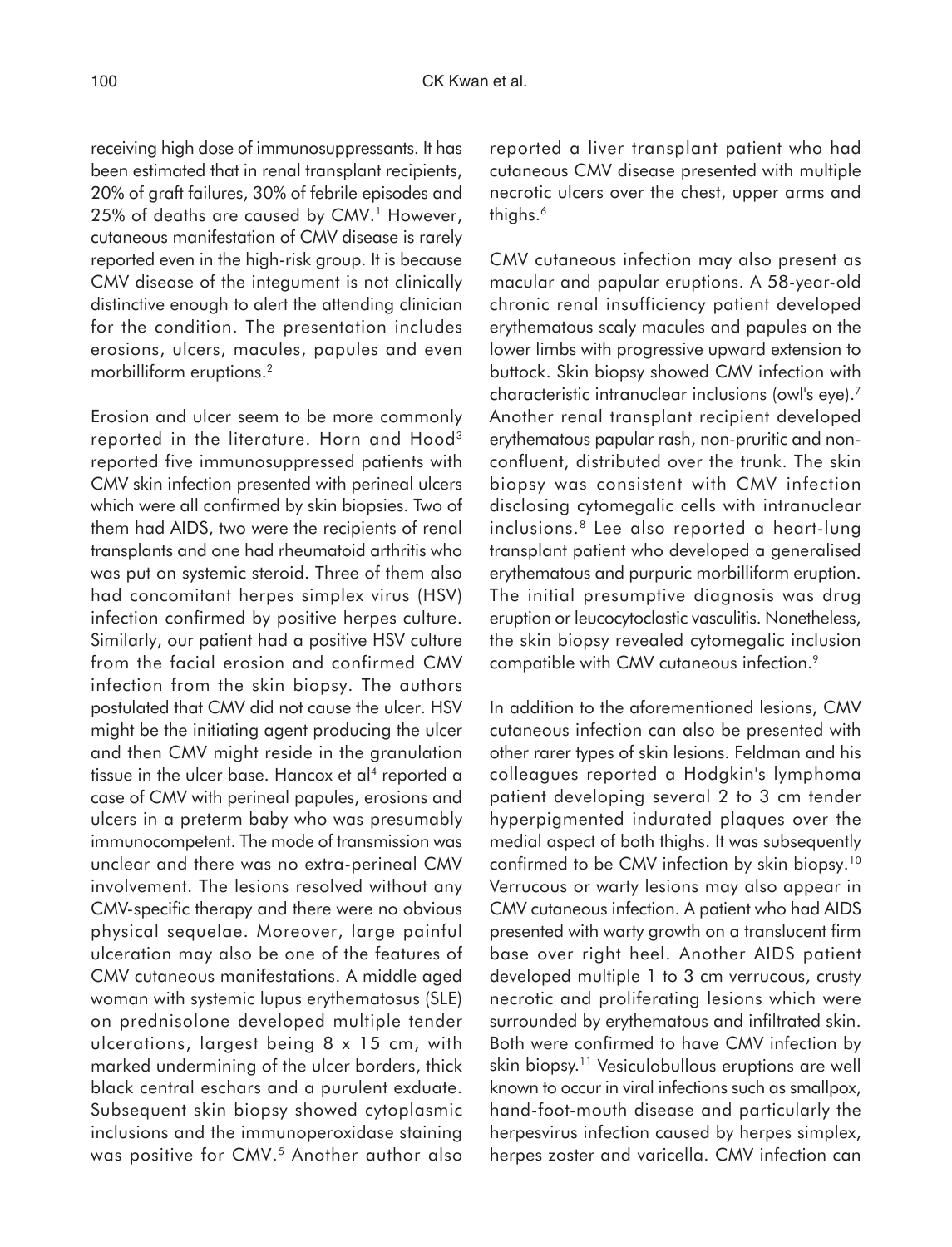sometimes present as vesiculobullous lesions. Bhawan et al<sup>12</sup> reported a patient with progressive glomerulonephritis and vasculitis on high dose prednisolone (80 mg daily) and cyclophosphamide (150 mg daily) developed disseminated CMV infection with several asymptomatic vesicles and bullae on erythematous base over his extremities and scalp. Multinucleated giant cells were seen on Tzanck smear. Although no inclusions were seen in the endothelial cells under light microscopy, electron microscopy revealed intracytoplasmic and intranuclear viral particles consistent with the herpes group viral infection. Moreover, the cultures of vesicular fluid yielded CMV only. Gianotti-Crosti syndrome that is characteristically associated with underlying viral illness may be associated with CMV infection. A bone-marrow transplant patient developed numerous monomorphic 2 to 3 mm erythematous papules with pruritus bilaterally on the dorsa of hands and feet and spread symmetrically over the face, buttocks, arms and legs. Accompanying CMV antigenaemia was found. The skin biopsy showed no conspicuous cellular infiltrates invading the basement membrane that was the characteristic feature of graft-versus-host disease (GVHD). Furthermore, the skin rash subsided after ganciclovir. All these features were consistent with the diagnosis of Gianotti-Crosti syndrome. Therefore, it may be associated with CMV infection particularly taking the temporal sequence of CMV antigenaemia into consideration.13 Table 1

summarises the different presentations of cutaneous CMV infection reported by the authors.

In summary, cutaneous CMV infection can present with a wide variety of skin lesions. More common lesions include erosions and ulcers with granulation base and there is often co-infection with herpes simplex virus. It can also present with papular and morbilliform eruptions. Rarely, it may present as a verrucous warty growth, vesiculobullous lesion and even Gianotti-Crosti syndrome. In other words, it is non-specific and not distinctive. However, CMV cutaneous infection may signify a disseminated infection with the attendant fatal outcome, especially in the immunocompromised patients. Therefore, the clinician should have a high index of suspicion of cutaneous CMV infection in high-risk patients. A skin biopsy, a relatively safe and easily accessible investigation, should be done to aid determining the possibility of disseminated CMV infection so that specific anti-viral therapy can be initiated.

#### **References**

- 1. Marker S, Howard R, Simmons R. Cytomegalovirus infection: a quantitative prospective study of three hundred twenty consecutive renal transplants. Surgery 1981;89:660-71.
- 2. Lesher JL. Cytomegalovirus infections and the skin. J Am Acad Dermatol 1988;18:1333-8.

| Table 1. Reported cutaneous manifestations in CMV infection                                          |  |
|------------------------------------------------------------------------------------------------------|--|
| Perineal ulcer co-infected with herpes simplex virus <sup>3</sup>                                    |  |
| Perineal papules <sup>4</sup>                                                                        |  |
| Large painful ulcer with marked undermining ulcer border and thick black central eschar <sup>5</sup> |  |
| Multiple necrotic ulcers <sup>6</sup>                                                                |  |
| Macular and papular eruptions <sup>8</sup>                                                           |  |
| Generalised erythematous and purpuric morbilliform eruption <sup>9</sup>                             |  |
| Tender hyperpigmented indurated plaques <sup>10</sup>                                                |  |
| Verrucous or warty lesions <sup>11</sup>                                                             |  |
| Vesiculobullous eruption <sup>12</sup>                                                               |  |
| Gianotti-Crosti syndrome <sup>13</sup>                                                               |  |